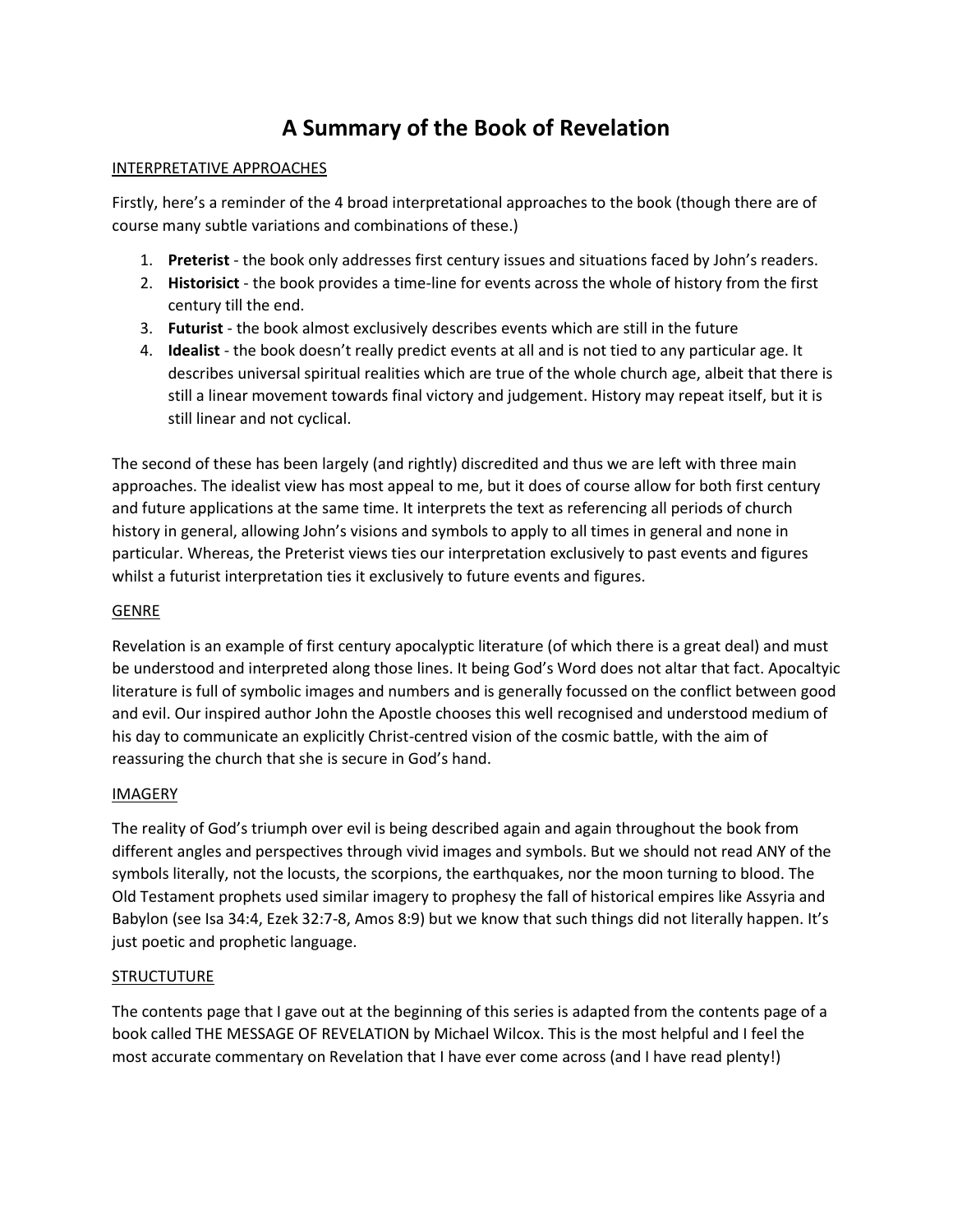Series of seven are fairly easy to spot in places (7 letters, 7 seals, 7 trumpets, 7 bowls), but an analysis of the phrases "I saw" and "I looked" suggest that there are further, though less obvious, groups of 7 images. In fact, Wilcox suggests there are in total 8 scenes, each made up of 7 separate visions. We will return to the significance of those numbers later, but the point to be made here is that these visions should not be viewed as a linear prediction of what is going to happen. Rather, each vision offers us an independent snapshot of some aspect of spiritual reality.

Each set of 7 visions moves towards its own climax and so Christ's return is depicted in numerous places throughout the book - at the sixth seal (6:12-17), at the seventh trumpet (11:15-18), at the fifth vision of Scene 4 (14:14-20), at the seventh bowl (16:17-21), at the seventh vision of scene 6 (19:6-8) and throughout most of scene 7 (19:11-21:8).

An excellent modern example of this story telling technique is Christopher Nolan's recent film Dunkirk. It tells the story of Dunkirk from 3 individual perspectives, each of which eventually overlap and combine into one climax. Some events we see twice from different angles at different points in the film. This doesn't mean the same event happens twice, or that there are two similar but separate events. Nolan is simple showing us the SAME things from another camera angles and another perspective. John is doing exactly the same thing in Revelation.

#### **MOTIVE**

John is writing to comfort and encourage the believers of his day. He is NOT writing to give them coded messages about the long distant future that would have no meaning for them, be no help to them and offer them neither strength nor comfort. This book is first and foremost a pastorally motivated epistle. With such a concern at heart John uses apocalyptic imagery, familiar with his readers, to reassure them that God has not lost overarching control and that whatever happens they are safe in his hands. They may have to endure terrible trials even to the point of death, but they must remember two things. Those who suffer and die are safe with Jesus now and forever. Moreover, God will, after many patient warnings, eventually judge sin and defeat evil. There will be a final decisive victory when Christ returns and beyond that there is unimaginable bliss and beauty, the ultimate Jubilee celebration. The battle now is real and inescapable and calls for perseverance, but there is a day to come when every tear is wiped away and all pain is ended, when evil is exposed and when God is proved both powerful and good. We must never read any book of the Bible in a manner which would render it largely redundant for its original audience.

#### **SUMMARY**

The two most important things to remember are the pastoral motive and the Apocalyptic genre. These must govern our interpretation. John is not writing for a casually curious audience to provide a time-line for future events. He is describing universal and ultimate REALITIES rather than specific future events. The only real future event which Revelation can be clearly said to teach is the Return of Christ to bring judgement to the current age and to usher in a new age. Everything else is largely symbolic descriptions of ongoing spiritual realities which all believers face in every age - the current battle, the nature of evil, the reality of judgement and the security of the saints. NEVER open the Book of Revelation with the "WHEN?" question in mind. It was not written to tell us when or in what order. It was written to reassure Christians of all ages, particularly those like John's immediate recipients who face state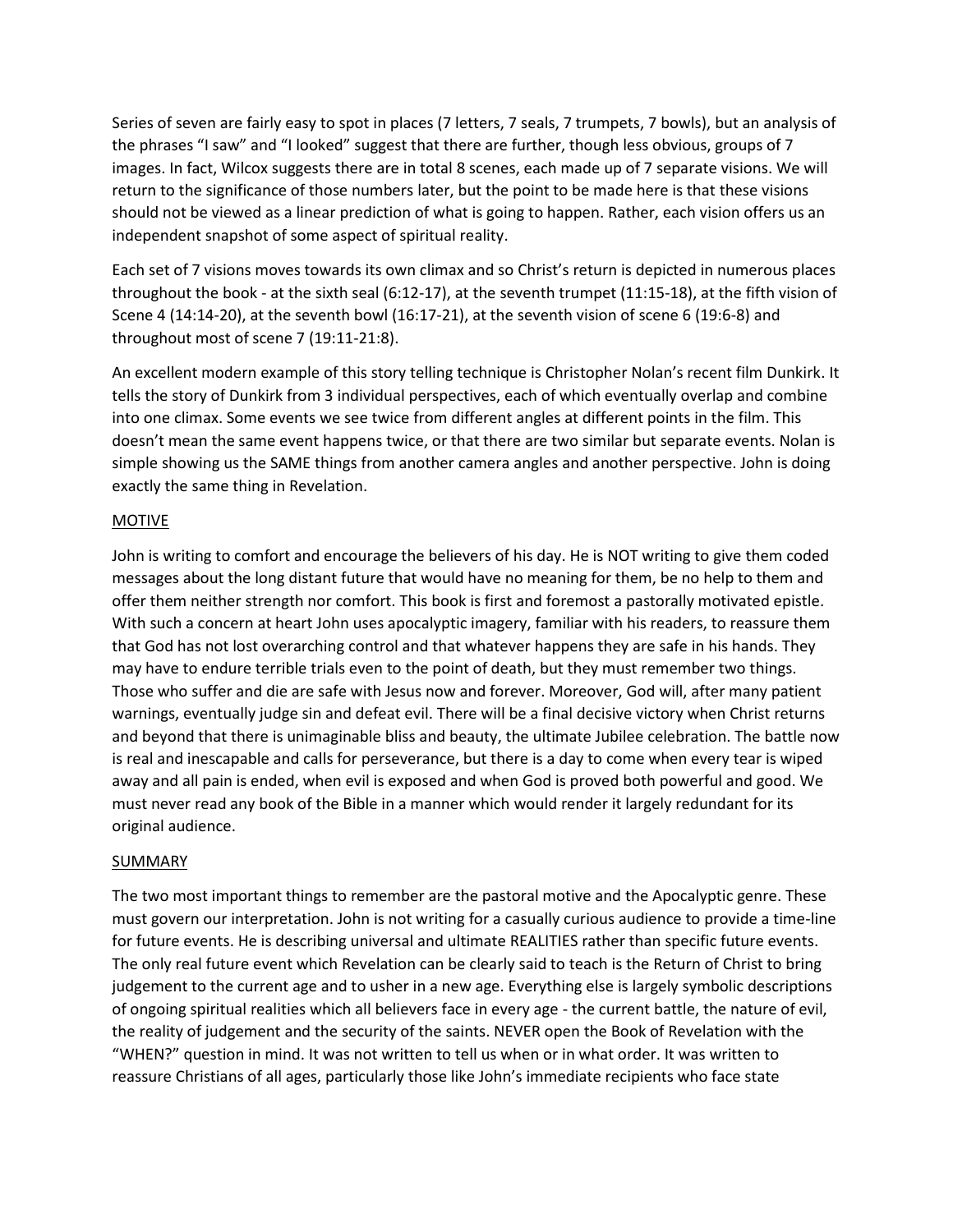oppression of their faith, that God will be victorious and that behind all the chaos and pain he remains upon his throne.

Most of the visions John sees are simply symbolic representations of a TRUTH/REALITY that is already true. Generally speaking, they are neither literal nor even symbolic descriptions of future events. John is showing us God's reality NOW – making the book essentially a comfort for the present, not a road-map for the future. It is generally only in the  $6<sup>th</sup>$  and  $7<sup>th</sup>$  visions of each set of seven that we enter territory that is exclusively future, and even then, it is FUTURE REALITIES as distinct from FUTURE EVENTS that John is focussed on, and there is a subtle difference.

……………………………………

# GLOSSARY OF KEY TERMS AND IMAGES

We shall now work through some of the most debated and well-known images and visions in Revelation. I shall outline the interpretational options and indicate my preferences. I cannot reproduce here all the detailed arguments of each session but this is an attempt to offer a reminder and an outline.

# **The Four Horsemen (Chap 6:1-8)**

[no direct parallels elsewhere in Scripture, though Zech 6:18 may be supplying John with his imagery]

These are symbolic representations of the forces of evil and destruction, which in John's day, in our day, and in the future are galloping across the Earth. The Four Horsemen are today's reality – the world is full of famine and war.

Jesus warns of wars and famine (Matt 24:6-8) and clearly says that these are NOT signs of the end but will be "birth-pangs" along the way. "*The end is still to come*." NB:- It is also quite possible that the wars and famines that Jesus speaks of here are nothing to do with the Parousia at all, but merely birth-pangs of the destruction of Jerusalem in AD 70. [see final note on the Olivet Discourse]

# **The 144,000 (Chapter 7, Chap 14:1-5)**

# [no parallel refs elsewhere in Scripture]

On a futurist/literal view these are 144,000 Jewish virgin men who will serve God in the last 7 years of time after the church has been raptured and is no longer on the Earth. This view has been popularised by Tim Lahay in the Left Behind series but (in my humble opinion) is complete nonsense.

If we work with John's use of symbolism (especially numbers) and understand his pastoral concern to reassure his first century readers then it seems fairly straightforward to assume that this a symbolic image of the entire church, past, present and future, who have been sealed by Jesus. This has generally been the consensus of mainstream Christian opinion over the centuries.

# **The Beast and 666 (Rev 13, Rev 17:11, Rev 19:20)**

[Parallel passage 2 Thes 2:1-12]

This topic gives us a wonderful opportunity to case study the three primary interpretational views at work.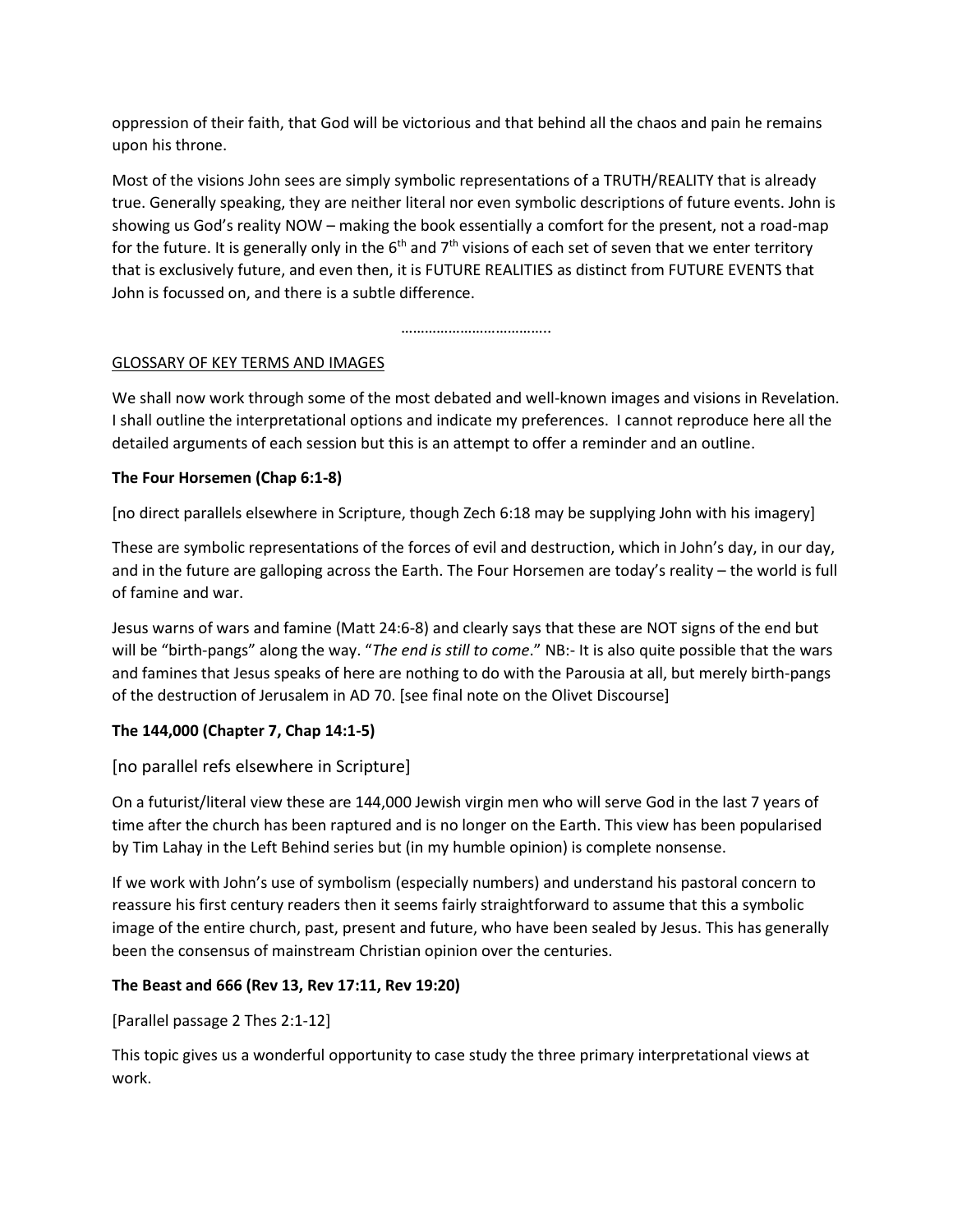- 1. The Preterist looks for an interpretation within John's own world, and there is plenty of strong evidence to suggest references to the Roman Emperors Domitian and/or Nero in the Beast and the 666 imagery.
- 2. The futurist view insists that the Beast will be a future figure (future to John, maybe contemporary to us) to whose identity the number 666 will provide a clue.
- 3. The pure idealist view says the Beast is not necessarily a person at all (neither past nor future) but an image representing the Anti-God State and its thirst for power. That evil "principle" will manifest and incarnate itself many times across history whenever the State tries to take power to itself that rivals God's. So, the Beast was both Nero and Hitler, and many others in between. 666 is not offered as a code to break in order to reveal the identity of any particular person, but a number symbolising human sin and imperfection. So it's NOT that John says "*Here is a code. QUESTION: Go and work out the answer by discovering to whom it refers".* But rather that John says; "*QUESTION: What number would you use to symbolise human imperfection and striving to be like God but falling short? ANSWER: 666 works well don't you think?*" In other words the number 666 symbolises the evil character and career of the Beast; it is NOT an identity clue.

Perhaps we can combine these views. If we take the idealist view as our lead, then the Beast represents the misuse of earthly State power to oppress the church. It does therefore refer to Rome in John's day, and it seems likely to me that in the very last days before Christ returns there may well be an ultimate expression of state evil which seeks to crush the church (Rev 11:7-10).

Rev 13:5 says that the Beast will be allowed to rule for 42 months and therefore our understanding of the Beast will also have to go hand in hand with our understanding of this 42 month period.

# **42 months / 3.5 years / 1260 days / "a time, times and half a time" (Rev 11:2-3, 12:1-13, 13:5)**

[Parallel scriptures Dan 7:25, Dan 9:27, Dan 12:11]

Dispensational Premillennialism places the 70<sup>th</sup> week (final 7 years) of Daniel's prophecy at the end of time, and thus interprets the above references in Daniel and Revelation to be literally referring to the second half of this period when the Antichrist is doing his worst.

A more sober interpretation of Daniel can identity all these time periods as fitting with the events of 168 to 165 BC when Antiochus Epiphanes placed an idol to Zeus in the Jerusalem temple and was eventually overthrown by the Maccabean revolt. [The Maccabean revolt which lunged Israel into such tribulation lasted from June 168 BC to December 165, exactly 3.5 years.]

If the latter is the correct interpretation of Daniel, then the question becomes: what is John doing by borrowing the same numbers? If we assume, and we should, that he is using numbers symbolically then we will understand 42 months to be a symbolic motif for any period of struggle against ungodly powers which are crushing believers and setting themselves up to be God.

The idealist interpretation thus understands this symbol of 42 months to be apocalyptic shorthand for the entire church age. John is using the image of 42 months to depict the entire period of church history, across which the church will frequently struggle against different manifestations of oppressive state power. The recipients of John's letter would no doubt have recognised that their own struggle against Rome was of the same nature as that of Israel under Antiochus. Christians in Communist Russia and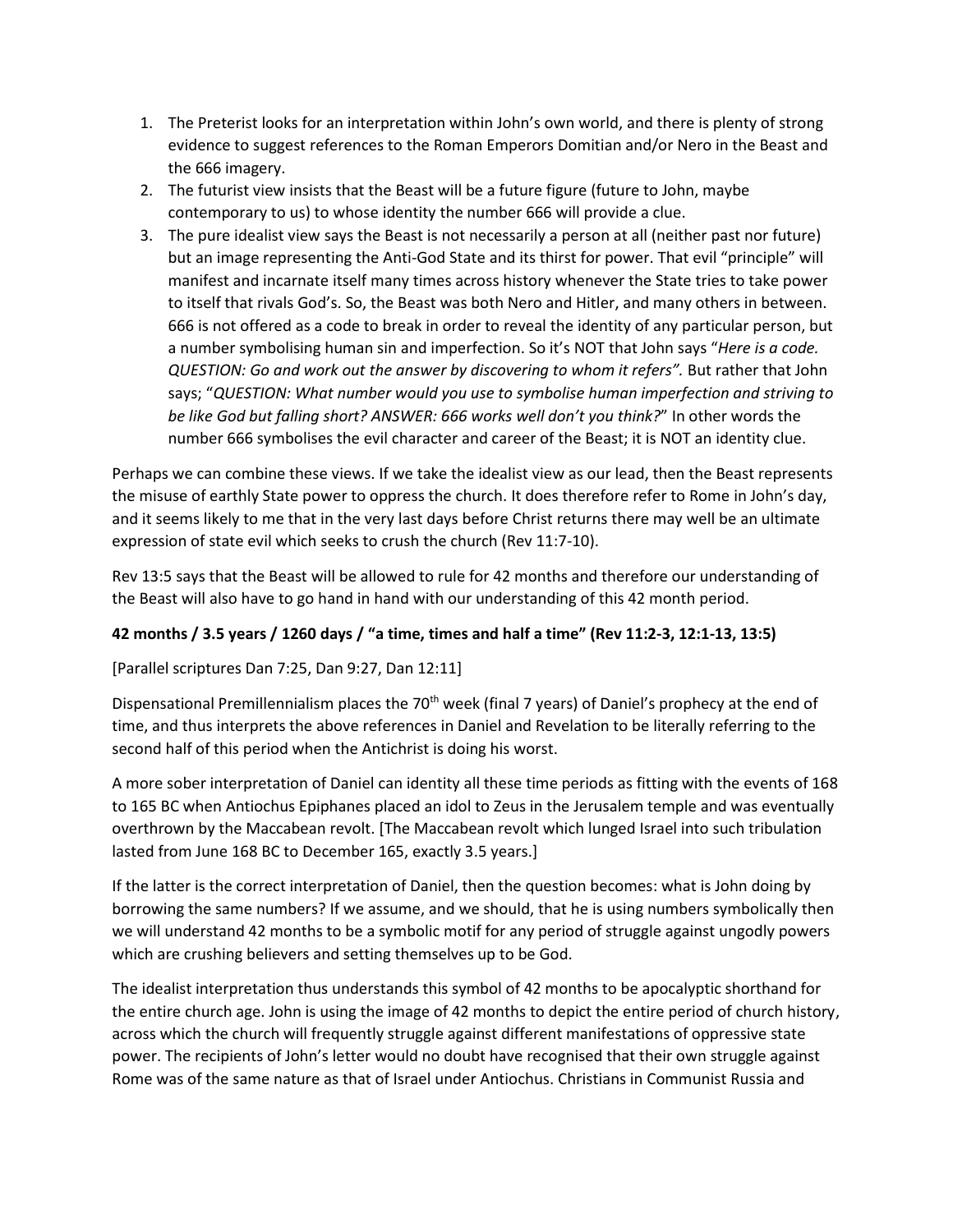China today will identify too. The 42 months must be NOW, the Church Age, stretching from the first to the second coming. A consideration of the two witnesses will strengthen that conclusion.

## **The Two Witnesses (Rev 11:1-14)**

## [No direct parallels elsewhere in Scripture.]

These guys are so closely linked with the Beast and the 42 month period, that we will have no choice but to settle on the same interpretational handle for all three images. A literal futurist view assumes they are 2 particular individuals who will operate as God's special agents in the last 3.5 years [42 months] of time. They will testify for God until they are killed by the Beast. The language used to describe them brings to mind Moses and Elijah, so many assume that here we do indeed have Moses and Elijah back from dead to do another stint of service. (I'm sure the pair will be delighted to be recalled from their peaceful repose in paradise to face fresh incarnations of Pharaoh and Jezebel.) This is a special and beautiful example of the sort of drivel which results from failing to understand John's use of Old Testament imagery in a symbolic fashion.

The idealist interpretation offers a far better view in my opinion. On the idealist view, the Two Witnesses represent the church, testifying for God in the fashion and footsteps of Moses and Elijah, until she briefly (3.5 days) appears to have been destroyed by the Beast only to be raised and raptured. Scripture does seem to envisage a time (and this is the first clear indication of it in Revelation) when at the very end of history an unprecedented onslaught will be mounted against the church, and she will, to all appearances "go under".

If we take an idealist view of the two witnesses then we shall have to do the same for the 42 months, for that is the period of their prophetic ministry (11:3). It is also the period of the Beast's authority (13:5). We have to choose between taking the two witnesses, the Beast and the 42 months as literal future occurrences, or, interpreting all three images through an idealist lens as a picture of the whole of church history. The three ideas [Beast, 2 witnesses, 42 months] are tied inseparably together by 11:3 and 13:5.

There is one scripture that might help us make the call between the futurist and idealist view on this matter and it is Luke 21:20-24. The Lukan passage in which these verse fall is a parallel to Matthew 24, but makes it clearer than Matthew does that Jesus is talking about the destruction of Jerusalem in AD 70. Jesus concludes that "*Jerusalem will be trampled on by the Gentiles until the times of the Gentiles are fulfilled*." That verse is remarkably similar to Rev 11:2, "*But exclude the outer court; because it has been given to the Gentiles. They will trample on the Holy City for 42 months*." The two sayings almost certainly derive from one and the same saying of Jesus.

In the Lukan account, Jesus appears fairly clearly to be saying that the times of Gentile trampling are from AD 70 onwards. If that is the case, and if Rev 11:2 is indeed a true parallel, then we have a very strong indication that the idealist view is correct in its conclusion that John's 42 months is just apocalyptic shorthand for the "*times of the Gentiles*", in other words, a symbolic way of indicating the period during which "the nations" (ie the unbelievers) appear to dominate the world but the "people" (God's people) never-the-less maintain their witness within it – ie NOW.

#### **False Prophet / Beast from the Earth (Rev 13:11-16, Rev 19:20)**

[No other parallels in Scripture]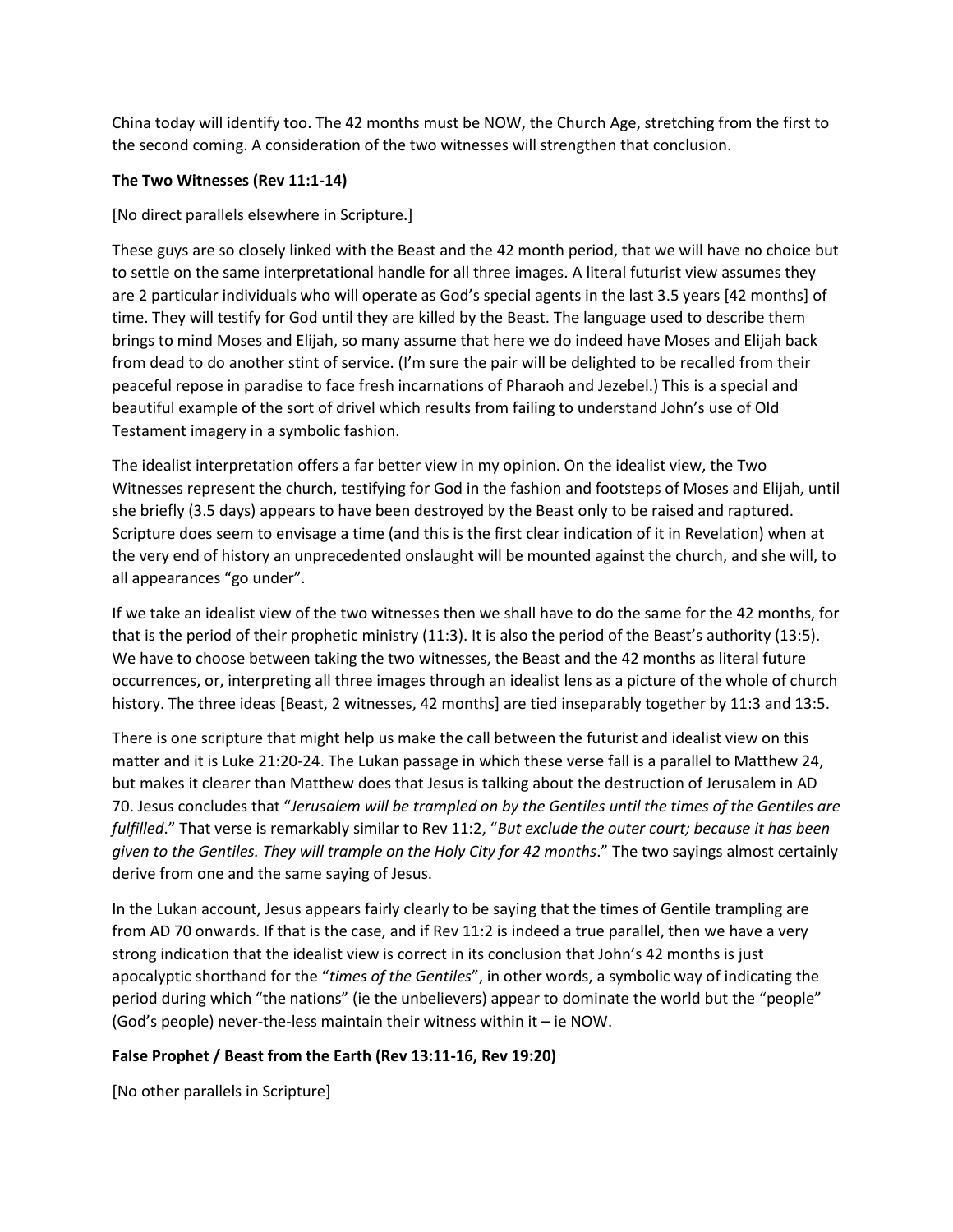A literal and futurist interpretation sees this as a future individual working alongside the Beast to promote Beast-worship. The false prophet is like the Beast's propaganda machine and along with the Beast and the Dragon himself, makes up an unholy trinity.

An idealist interpretation takes a more subtle approach and produces a variety of ideas among different scholars. The most common idealist interpretation is to identify the Beast from the Earth as false religion used in the service of the oppressive State power. So in John's day the Imperial Cult and its priesthood across the Roman Empire facilitated and promoted Emperor propaganda and Emperor worship throughout the Roman world. Everyone had to make an annual sacrifice and declare "*Caesar is Lord*". This is John's immediate incarnation of the second beast, but an idealist interpretation does not exclusively pin a symbol to any particular time in history. In Islam today, the religious element of it promotes obedience to the Islamic State, and crushes all other freedom of worship – a perfect example of Beast and False Prophet working together. The final days may well also see an oppressive world power using false religion to promote and enforce obedient worship to its principles. An idealist interpretation thus allows a symbol to apply to all times in general and none in particular.

## **The Rapture of the Church / harvest of the earth (Chapter 14:14-20 & Rev 11:12)**

## [Parallel Scriptures: Mat 24:40-41, 1 Thes 4:14-17, 1 Cor 15:51-54]

The fifth of seven visions that form Scene 4. Each vision in this scene reveals some aspect of the great cosmic conflict between God and his church and the Dragon and his followers. Here is a picture of the church raptured/harvested to be with Jesus, assuring John's readers (then and now) that although it's hard now, the church will be rescued at the end. John also adds a harvest of grapes picturing the judgement of unbelievers (14:17-20). So here is an image of future reality but there is NOTHING in Revelation, nor anywhere in Scripture, to convince me that we should place this event 7 years before the Parousia (Return of Jesus proper).

The teaching which places the Rapture of the church 7 years before the Second Coming is a part of what is called "Dispensational Premillenialism" and the origin of this pre-tribulation rapture doctrine appears to be the movement which grew around J. N. Darby in the 1830s. Dispensationalism was then popularised by the Schofield Bible (1909) and is still taught and defended by numerous American teachers today, in particular John McArthur. However, the concept of a rapture of the church separate to the second coming itself, effectively rescuing the church from the final period of the Beast's rule, appears nowhere in the church fathers nor in any scholar or commentary prior to 1830. It only becomes necessary in dispensational theology because of the dispensationalist desire to separate God's future dealings with the church from God's future dealings with Israel.

Crucially, the dispensational pre-tribulation rapture teachers are completely inconsistent in their own treatment of Matthew 24. If one interprets the "*great distress*" of Mat 24:21 as being an end times distress (rather than an AD 70 distress), how can one then fail to notice that the rapture described in Mat 24:40-41 is a part of what follows "*after those days of distress*" (Mat 24:29), not before. Paul's description of the rapture in Thessalonians and 1 Corinthians contains absolutely no hint that it comes 7 years earlier than the Second Coming and Paul describes it simply as if it is simultaneous with the last trumpet at Christ's return.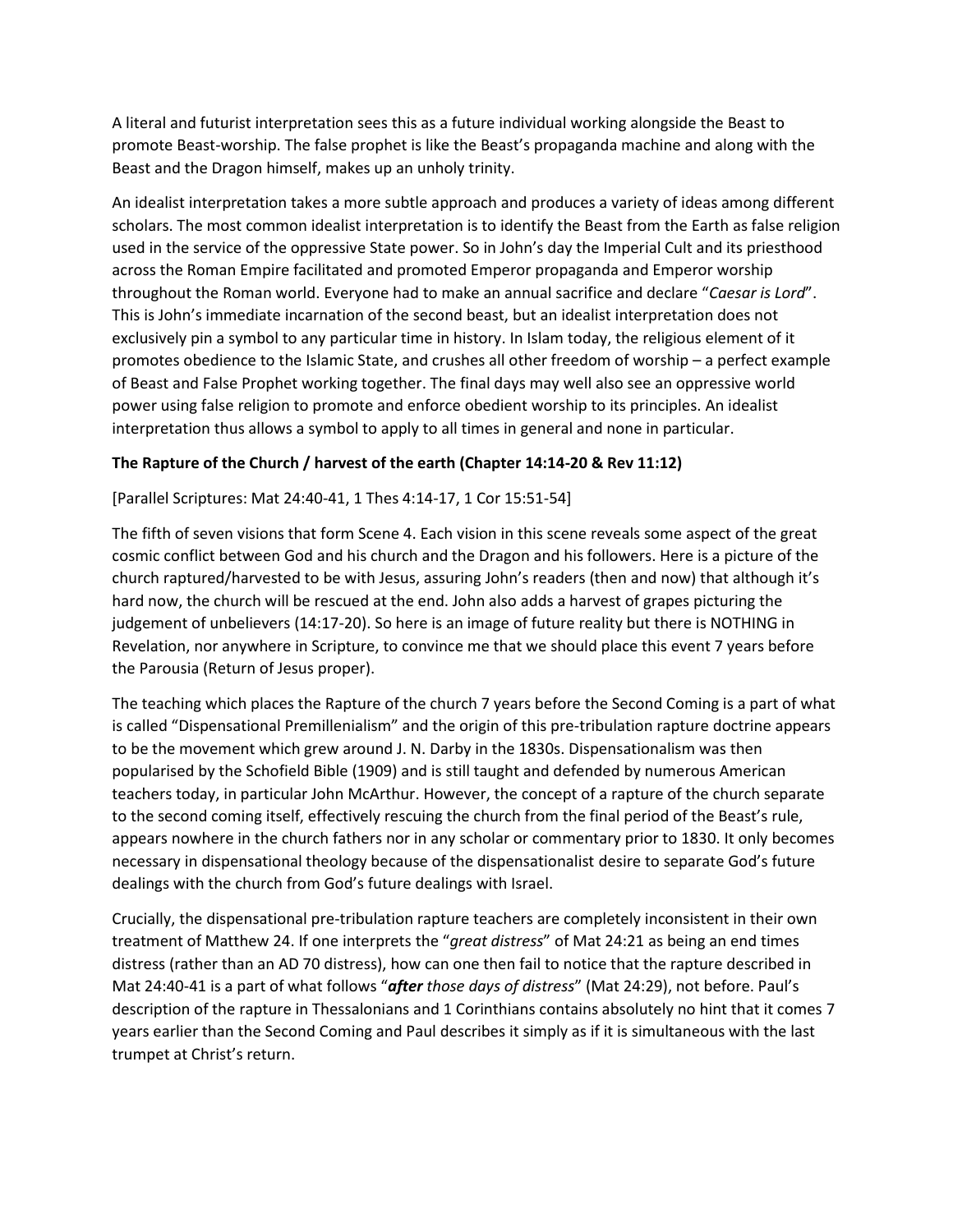#### **Armageddon**

This is a difficult word to work out the meaning of, in more ways than one. The root of it looks to be "*Har Megiddo*" which literally means the Mount of Megiddo. But there isn't really any mountain at Megiddo, so you can see that even the etymology of the word is difficult.

Armageddon comes with the 6<sup>th</sup> of 7 bowls of wrath. The 6<sup>th</sup> and 7<sup>th</sup> visions in each series are generally cataclysmic and therefore associated with the very end of time. So, it certainly does seem safe to conclude that John is describing something primarily future, (although Hendrikson suggests there are still echoes of current battles - see quote below). The question is WHAT is exactly is John telling us?

Let's assume Armageddon does refer to the place called Megiddo. This small town is situated on the Plain of Esdraelon close to a strategic pass through the Carmel mountains through which any traveller or army would have to pass on the journey from Egypt via the coastal plain of Israel and then inland towards the East and North. Great historic battles have thus been fought here. It is where Josiah lost his life in 603 BC trying to stop the Egyptians on their way to fight the Assyrians. Alexander the Great also came this way in his conquest of the Holy land. So, the name Megiddo is synonymous with strategic and decisive battles.

If we take John literally, as Hal Lindsey and others have done, then we will conclude that there will be some final large-scale literal battle (between the AntiChrist and other world armies) near to Megiddo. This battle will rage for some weeks or months until is suddenly interrupted by the return of Jesus.

But we should know by now that interpreting Revelation literally is usually the worst thing you can do. Perhaps John is saying that towards the very end Satan will switch his tactic from corruption, perversion and deception to all out destruction. Christ comes suddenly into this time and the world powers finally find themselves confronted by their rejected Lord. They will be finally facing their "Megiddo", in the same way that Abba use the phrase "*finally facing my Waterloo*". Nothing necessarily needs to literally happen at Megiddo, but the place name supplies the symbolism for battle, destruction and final judgement.

*For this cause, Har Magedon is the symbol of every battle in which, when the need is greatest and believers are oppressed, the Lord suddenly reveals His power in the interest of His distressed people and defeats the enemy. When Sennacherib's 185,000 are slain by the Angel of Jehovah, that is a shadow of the final Har-Magedon. When God grants a little handful of Maccabees a glorious victory over an enemy which far outnumbers it, that is a type of Har-Magedon. But the real, the great, the final Har Magedon coincides with the time of Satan's little season. Then the world, under the leadership of Satan, anti-Christian government, and anti-Christian religion – the dragon, the beast, and the false prophet – is gathered against the Church for the final battle, and the need is greatest; when God's children, oppressed on every side, cry for help; then suddenly, Christ will appear on the clouds of glory to deliver his people; that is Har-Magedon.*  William Hendrikson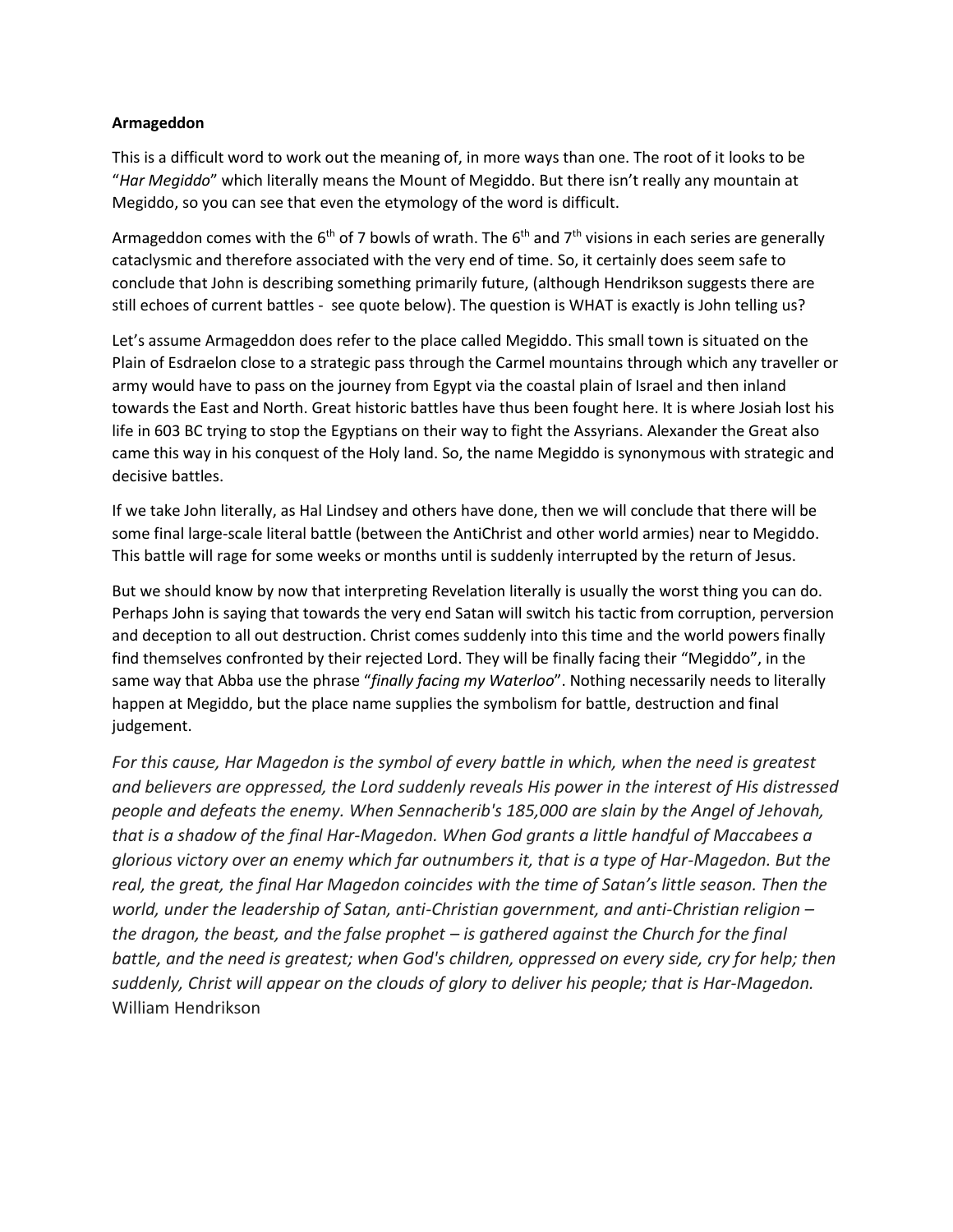## **Great Tribulation (Rev7:14)**

[Parallel scriptures; Mat 24:21 (Lk 21:23, Mk 13:19), Dan 12:1]

This is a tricky topic on which it is hard to find much Biblical clarity. Dispensational Premillennialism (the literal and futurist interpretation of Revelation which underpins the Left Behind series and a great deal of popular American theology) identifies the "Great Tribulation" as the final three and a half years of time before the Parousia. The church, having been raptured 7 years before the Parousia, will escape this terrible time (on this dispensational view).

Although the word "*immediately*" in Mat 24:29 appears to connect the tribulation period with the Second Coming, many commentators, ancient and modern, plus many Church Fathers, are inclined to regard Jesus's predictions as being entirely fulfilled during the destruction of Jerusalem in AD70. In support of this view, we could argue that Jesus' use of the phrase "*nor ever again*" only really makes sense if we assume that this is NOT the end of time as we know it. [To say that something happens at the very end of time and that nothing worse will ever follow it is hardly to say anything meaningful!] AD 70 was indeed unparalleled …. The Romans were crucifying 500 Jews every day at one point until they ran out of trees.

And to take a third view; St Augustine preferred to interpret the tribulation as a characteristic of history as a whole. That view fits with John's use of the phrase in Revelation 7:14, assuming the 144,000 represent the church in its entirety.

Which is correct? It is probably preferable to allow some fluidity of terminology between Jesus, John and Daniel. The Bible is not a coordinated textbook and there is no reason why one author should use an image or phrase to mean exactly the same thing as another, especially not authors of apocalyptic as John and Daniel are.

I therefore tend towards a combination of all three; namely that the Tribulation was prophesied by Jesus primarily in connection with the events of AD 70, but that there is a potential double reference and telescopic foreshortening in Jesus words, implying a similar intensification of tribulation at the very end of time. John hints at this short intensification in Rev 11:7-10 (and in Rev 20:7 if we assume the Millennium is now and not future), as does Paul in 1 Tim 3:1 and 2 Thes 2:7-9. However, John is fluid with his images and may also legitimately be using the phrase "Great Tribulation" in Rev7:14 to refer to the entire church age. Rev 7:14 means that our understand of "Great Tribulation" (in that verse) and our understanding of the 144,000 have to interact with each other, because the two are linked in that verse.

#### **Abomination of Desolation**

[Parallel scriptures, Dan 9:27, 11:31 & 12:11, Mat 24:15 (Mk 13:14) ]

NO specific reference in Revelation, though 13:6 comes close)

Most commentators believe that the reference in Daniel is to the desecration of the Jewish Temple by the Greek King Antiochus Epiphanes in 168-165 BC. Depending what date is put on Daniel the refence is either prophetic or contemporary, but that is a secondary issue. The period of 3.5 years given in Daniel fits very well with what know of the Antiochus incident. He was finally overthrown by the Maccabean revolt in 165 BC, remembered today in the festival of Hannukah.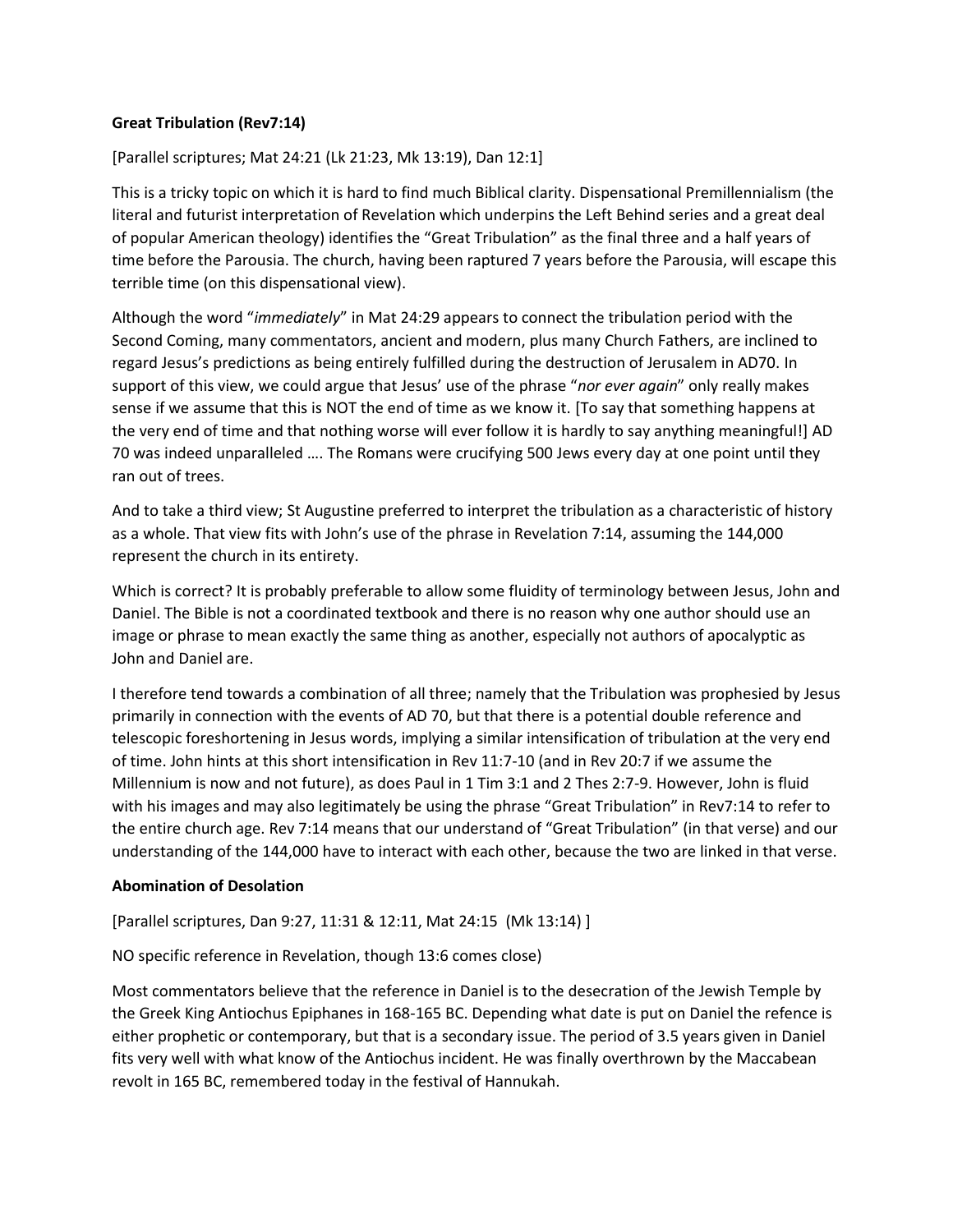Jesus, however, speaks of it as future event "*when you see*" in language suggesting the disciples themselves will see this event. And indeed, in AD 70 the Romans did trample the Holy land and destroy the temple. In this case Jesus has reapplied an Old Testament phrase to something very similar which he is prophesying will happen again. And it did!

Luke actually rewords the saying a little to suggest that the arrival of Roman troops in the city is quite sufficient to fulfil what Jesus meant (Luke 21:20). Heathen feet standing in the Holy land is "*abomination*" enough for any God-fearing Jew. In conclusion it appears that Jesus intends to foretell a desecration of the temple and city in a manner not unlike that brought about by Antiochus Epiphanes.

However, dispensational premillennialists want to separate Daniels  $70<sup>th</sup>$  week from his previous 69 and so they move it at the end of time. Thus, the abomination gets shunted with it to the end of time as well, requiring an operational Jewish Temple for the AntiChrist/Beast to desecrate. No doubt the Beast will utter blasphemies but there is no need to shunt Daniel's 70<sup>th</sup> week into the far future and therefore no need to think about an future literal abomination in a future literal Jewish Temple. All nonsense in my view.

## **Millennium (Rev 20:1-10)**

No other directly parallel scriptures, although some would identify certain OT prophecies with this period. [eg Zech 14:16-19]

If we take a linear and literal view, then this is a 1000 year period which immediately follows the return of Christ. Jesus establishes a physical and literal Kingdom upon the Earth and reigns over it from Jerusalem. Ordinary human beings continue to live upon the Earth, governed in some way by resurrected believers. At the end of the 1000 years there is another battle before Satan is finally thrown into the Lake of Fire.

A "premillennialist" accepts this literal futurist view of the 1000 year reign and believes that Christ will return before it starts (hence the "pre").

A "postmillennialist" believes that Jesus will return at the end (post) of 1000 years of church rule and victory over the world, which the church will bring about as she fulfils the Great Commission. This is an optimistic view of church influence and church growth, but is not now held very widely at all. It was more widespread in 19<sup>th</sup> century America, but two world wars since then have inevitably dampened optimism for what the church might achieve.

An "amillennialist" takes the idealist approach to interpretation and refuses to interpret John literally or linearly. The millennium on this view is NOT a future "event" or period but just another piece of apocalyptic shorthand for the current age of the church. The millennium is code for now. Satan is bound by the work of Christ in his death and resurrection and the gospel thus has power to save. Satan's brief let-out at the end thus corresponds with the idea a final period of intense distress for the church (Rev 11:7-10) just before Christ's return. So, the gathering of the nations at Armageddon (Rev 16:16) is on view again here in Rev 20:8. John is just showing us the same truths from a different camera angle.

The arguments, both theological and grammatical, go back and forward and I won't repeat them all here. There are certainly some difficulties with the amillennial view but personally I am convinced it is the right way to read revelation.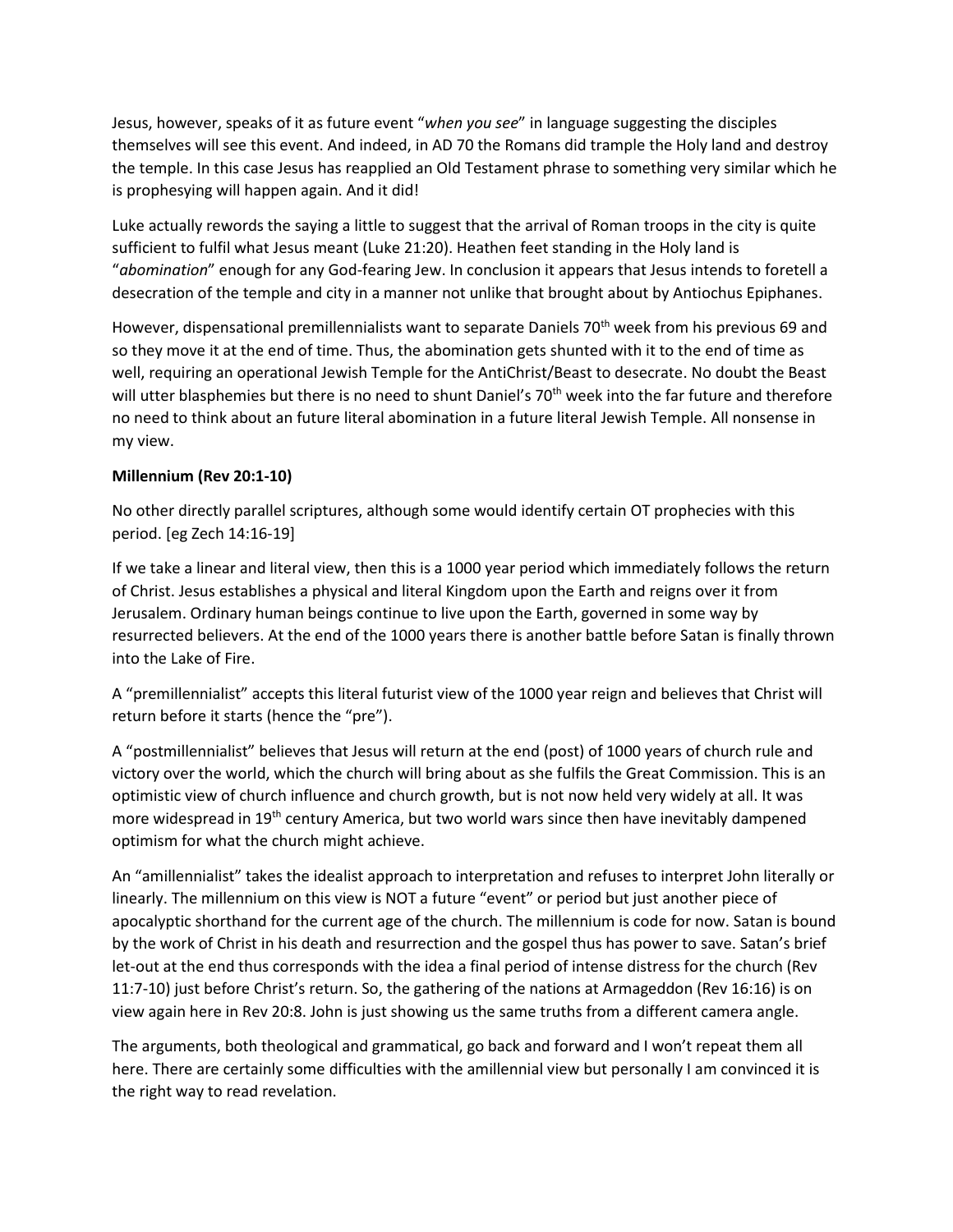## SO WHAT SHOULD WE ACTUALLY EXPECT TO HAPPEN IN THE FUTURE?

I was taught to separate out the Rapture from the second coming (7 years earlier) and the final judgment from the second coming (1000 years later). Dispensationalism spreads these events out along a timeline. I now take the view that there is ONE single end-of-time event. One Parousia which encompasses rapture and judgement and a new heavens all in one decisive act of God at the end of time as we know it. I no longer see any reason in Scripture to separate these as distinct events. I like Peter's condensation "*The day of the lord will come like a thief, the heavens will be destroyed by fire and the elements will melt in the heat*." Bang, all done and dusted in one single intervention from God.

Earthquakes, wars and famine are **not** specific signs. They have happened throughout history, and Jesus was probably referring to the destruction of Jerusalem when he spoke of these things anyway. Looking for a world leader with 666 tattooed on their forehead will not help us either, not should we necessarily expect Israel to re-establish sacrifices in the Jerusalem temple. Cosmic signs such as the moon turning to blood are all just apocalyptic images and as far Armageddon is concerned, we may not necessarily be looking at a literal military battle on Isaeli soil in order for John's words to be fulfilled.

So much for the traditional "signs" - which can become an obsession of many. However, Paul tells us that this day should NOT surprise us like a thief (1 Thes 5:4). What might we expect then in those final days? I think there is certainly more than a hint in Scripture of an intensification of opposition to the church, and perhaps this would grow to become a world-wide phenomenon. The Chinese already experience this of course, so we must be careful not to take an exclusively Western view. I actually believe that today's western liberal agenda with its equality and diversity mantra is well worthy of the label 666. It is a totalitarian movement with a moral and religious agenda which mimics God and persecutes believers. I fear we are at the beginning of something that will get much worse. Food for thought!

#### LAST WORD

If Wilcox is correct to divide the book into 8 scenes and if each of the first seven scenes has 7 visions or sections to it, then does that structure itself carry some sort of message. Perhaps it does, and I have been saving this for last.

Why is there an Eighth scene at all? If we are using a pattern of 7s, we might expect 7 scenes split into 7 subsections. Would we not have expected Revelation to reach a fitting end with the  $7<sup>th</sup>$  vision of the  $7<sup>th</sup>$ scene? But we do have a Scene 8, beginning at 21:9 "*Come I will show you the Bride*". Do we now have to find to find some significant meaning to the number 8? The truth is that there is an outstanding EIGHTH in Scripture which fails to spring to mind because we do not normally think of it as an eighth! Call to mind the most obvious 7 of all in the Old Testament; the week of 6 working days crowned by a  $7<sup>th</sup>$ day of sabbath rest. Creation was completed on day 6, as was redemption; "*it is finished*" were words uttered on a Friday. Sunday, the day of resurrection, was the first day of the week and the first day of the New Age, but it was also an eighth day in effect (see Num 29:25). "Small wonder", says Wilcox, "that the pattern laid down in creation and amplified in redemption should reappear in the last chapters of the Bible."

But perhaps there is more, and when I first stumbled over this idea it gave me goose pimples. If, prior to 21:9, there are indeed 7 scenes each with 7 visions then that is 49 visions. No Jew would miss for a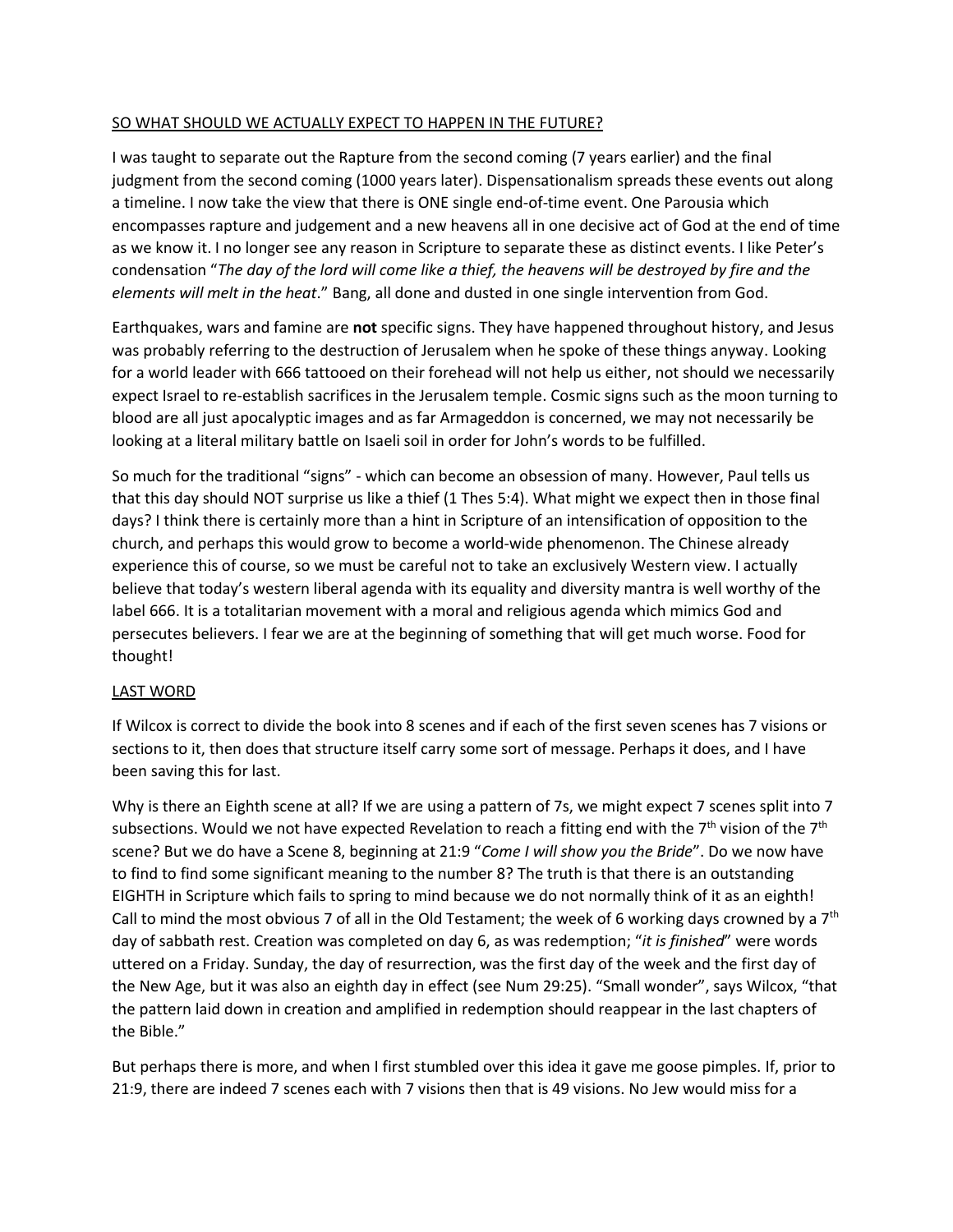moment the significance of the number 49 and what should follow it (Lev 25:8-10). With the 50<sup>th</sup> year, the Jubilee year, came the release of slaves, the reunion of families, the restitution of all wrongs. The eighth which follows the seventh and the 50<sup>th</sup> which follows the 49<sup>th</sup>, are alike symbols of a glorious new beginning.

With small variations here and there the scenes of Revelation have brought us the world's end at each sixth section and at each seventh section have shown us the triumph of Jesus. The eighth scene finally puts us in heaven. From nearly every room one window has looked out into the garden, but on leaving the seventh room we find ourselves actually outside in the open air, in the garden of God, in paradise itself. As Lewis puts is:

"*The things that began to happen after that were so great and beautiful that I cannot write them. And for us this is the end of all the stories, and we can most truly say that they all lived happily ever after. But for them it was only the beginning of the real story. All their life in this world and all their adventures in Narnia had only been the cover and the title page: now at least they were beginning chapter one of the great story which no one on earth has read; which goes on for ever; in which every chapter is better than the one before."* C.S. Lewis The Last Battle

# APPENDIX - HOW TO READ THE OLIVET DISCOURSE

The Olivet discourse is the teaching of Jesus on the second coming which is found in Mat 24, Luke 21 and Mark 13, and it provides a vital reference point for dealing with tricky issues in Revelation. These three parallel texts offer us 3 records of 1 discourse and so whatever Jesus means in Luke MUST be the same as what he means in Matthew. The starting point for serious interpretation should be a synoptic study of the three records to discover their overlaps and divergences. I would encourage any serious student of Scripture to make three columns on a piece of paper and write out each writer's version in each column verse by verse, lining up verses that are clearly parallel.

The real issue is to settle is WHAT QUESTION IS JESUS ANSWERING? The disciples' question is worded differently in Matthew as compared with Mark and Luke. In Matthew, after Jesus prophesies the destruction of the temple, the disciples then ask:

# *"When will this happen, and what will be the sign of your coming and of the end of the age?"*

In Mark and Luke, the question makes no reference to the second coming at all, and is merely an enquiry about Jesus prediction of the destruction of the temple.

#### "*When will these things happen. And what will be the sign that they are about to take place?"*

We must therefore assume that MOST of the collected sayings in this passage are about the destruction of the temple in AD 70. Indeed, Jesus's words in Luke 21:32/Mat 24:34/Mk 13:30, "*this generation will certainly not pass away until all these things have happened*", indicate categorically that Jesus must be talking primarily about AD 70 and not about his Parousia at the end of time.

However, the gospel writers appear to have conflated together some sayings about AD 70 with other sayings about Jesus's own coming, and the text jumps without warning from one topic to the other. We might not notice the transition, but Jesus's two completely different comments about time frame, both